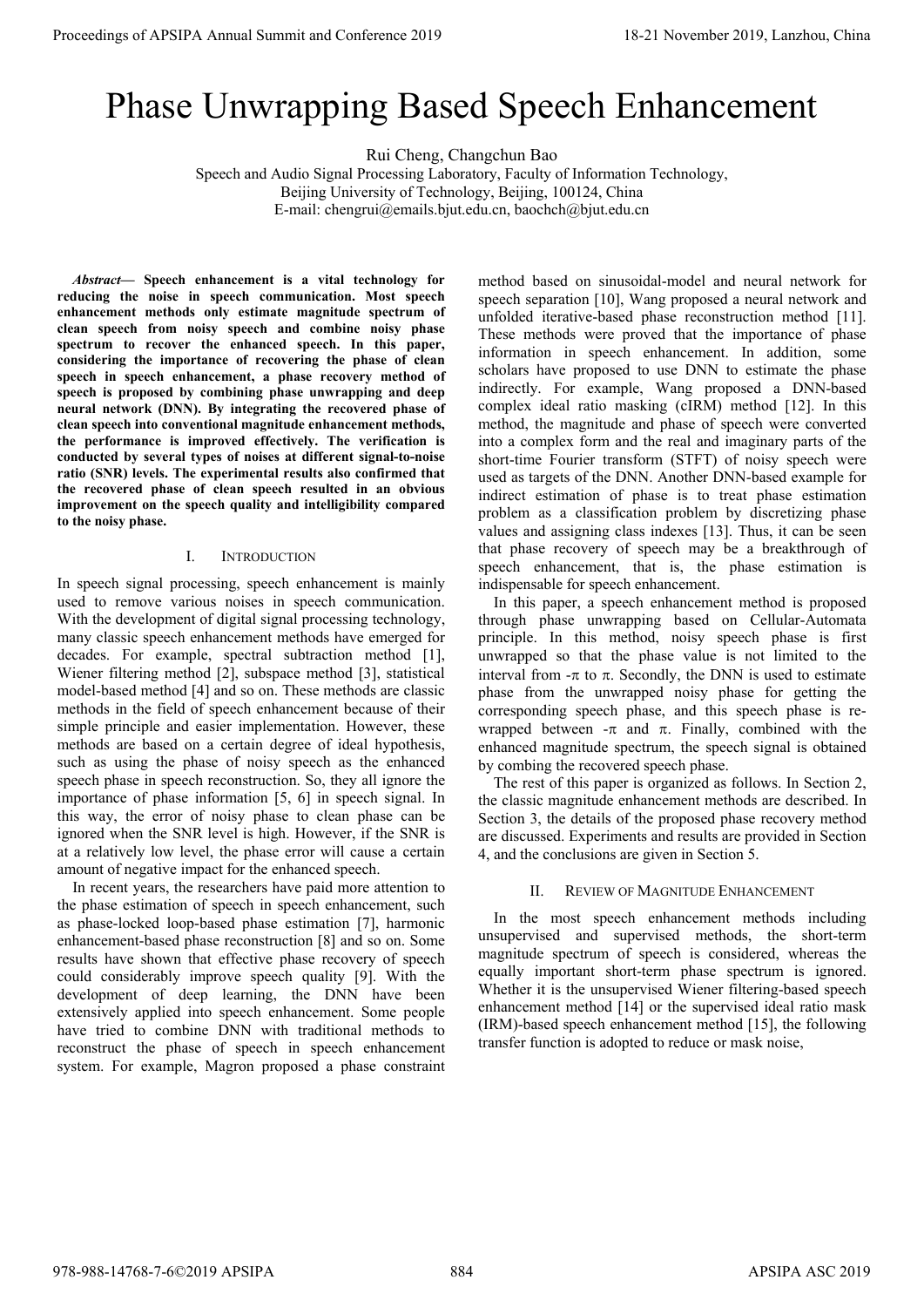$$
H(t,k) = \frac{|\mathbf{S}(t,k)|^2}{|\mathbf{S}(t,k)|^2 + |\mathbf{N}(t,k)|^2}
$$
 (1)

where *t* is the frame index and *k* is the frequency bin.  $|\mathbf{S}(t, k)|^2$ and  $|\mathbf{N}(t, k)|^2$  are the estimated power spectra of speech and noise at the  $(t, k)$ <sup>th</sup> time-frequency (T-F) bin, respectively.

In the unsupervised method, the  $H(t, k)$  is used as a gain function to obtain magnitude spectrum of the enhanced speech, while in the supervised method, the  $H(t, k)$  is used as the training target of neural network to obtain an IRM for masking the noise. By combining with noisy speech phase of each frequency bin, the enhanced speech can be obtained by doing an inverse STFT. In order to improve the performance of the unsupervised and supervised methods, in this paper, the estimated phase of speech is embedded into enhanced magnitude spectrum. The details are given in the next section.

# III. PROPOSED PHASE RECOVERY METHOD

# *A. Cellular-Automata-Based Phase Unwrapping*

Generally, the STFT of speech signal makes the values of phase spectrum wrapped between  $-\pi$  and  $\pi$  [6]. Due to the existence of the wrapping phenomenon, the phase spectrum does not have specific structure as the magnitude spectrum again, so it cannot be directly estimated by the neural network. Thus, we have to finish a phase unwrapping to overcome this restriction. The cellular automata gives us an enlightenment. Cellular automata is a simply and discretely mathematical system that can exhibit complex behavior resulting from collective effects of a large number of cells, each of which evolves in discrete time steps according to rather simple local neighborhood rules [16]. So, we can combine this principle with two-dimensional phase spectrum of speech signal, that is, the phase unwrapping can be implemented by following a correction to remove restriction from  $-\pi$  to  $\pi$ . In this paper, a method based on "Strength-of-Vote" [17] with local neighborhood correction is adopted for the phase unwrapping, its details can be obtained by Algorithm 1. Given a frame of phase spectrum containing a finite number of frequency bins, each frequency bin represents a principal value of phase information between  $-\pi$  and  $\pi$ . All frequency bins, derived from T-F transformation (e.g. discrete Fourier transform), in a frame, are updated simultaneously according to the phase difference with adjacent frequency bins to obtain the unwrapped phase by Algorithm 1.

Through the iteration Algorithm 1 of cellular-automatabased phase unwrapping, the constrained phase values are expanded into ones that do not have a limitation from  $-\pi$  to  $\pi$ according to the "Strength-of-Vote" rule. The phase spectrum gets into a specific structure that is suitable for the learning of neural network. The more the iteration number, the larger the dynamic range of unwrapped phase after expansion. For the feasibility of neural network training and the consideration of computational complexity, we set the number of local iteration and global iteration to 20 and 20, respectively. Therefore, obtaining the unwrapped phase information with

**Input**: a frame of true phase vector,  $\mathbf{\theta} = [\theta_{1,0}(t, 0), ..., \theta_{1,0}(t, N-1)]$ **Output**: a frame of unwrapped phase vector,  $\mathbf{\theta}_u = [\theta_{m,n}(t, 0), ..., \theta_{m,n}(t, N-1)]$ 1)] *m*: global iteration number *n*: local iteration number *N*: the number of frequency bins  $\theta_{i,j}(t, k)$ : the phase value at the  $(t, k)$ <sup>th</sup> T-F bin of the *i*<sup>th</sup> global iteration and the *j th* local iteration  $\theta_{1,0}(t, k)$ : the initial value of true phase at the  $(t, k)$ <sup>th</sup> T-F bin *# Subfunction: frequency bin-based iteration*  **BinUpdate**( $\theta_{1,0}(t, k)$ ): *# Global iteration* **for**  $i=1$  **to**  $m$ *# Local iteration*  **for**  $j=1$  **to**  $n$ # Phase differences with adjacent frequency bins  $\Delta \theta_{\text{ref}}(t, k)$  and  $\Delta \theta_{\text{right}}(t, k)$ ,  $\Delta \theta_{\text{eff}}(t, k) = \theta_{i,j-1}(t, k) - \theta_{i,j-1}(t, k-1)$  # if  $k=0, \Delta \theta_{\text{eff}}(t, k)=0$  $\Delta \theta_{right}(t, k) = \theta_{i,j-1}(t, k) - \theta_{i,j-1}(t, k+1)$  # if  $k=N-1, \Delta \theta_{right}(t, k) = 0$ *# Strength-of-Vote with adjacent frequency bins Nleft* (*t*, *k*) *and Nright*(*t*, *k*)  $\Delta \theta_{\text{left}}^{*}(t, k) = \Delta \theta_{\text{left}}(t, k) + 2\pi N_{\text{left}}(t, k)$  $\Delta \theta_{\text{right}}^{*}(t, k) = \Delta \theta_{\text{left}}(t, k) + 2\pi N_{\text{right}}(t, k)$ let  $\Delta \theta_{\text{left}}^{\dagger}(t, k) \in [-\pi, \pi]$ , get  $N_{\text{left}}(t, k)$ let  $\Delta \theta_{\text{right}}^{\dagger}(t, k) \in [-\pi, \pi]$ , get  $N_{\text{right}}(t, k)$  $# Update the value at the  $(t, k)$ <sup>th</sup> T-F bin$ **if**  $N_{left}(t, k) = 0$  &&  $N_{right}(t, k) = 0$  $\theta_{i,j}(t, k) = \theta_{i,j-1}(t, k)$ **if**  $N_{\text{left}}(t, k) + N_{\text{right}}(t, k) \ge 0$  &&  $(N_{\text{left}}(t, k) \ne 0 \mid N_{\text{right}}(t, k) \ne 0)$  $\theta_{i,j}(t, k) = \theta_{i,j-1}(t, k) + 2\pi$ **if**  $N_{left}(t, k) + N_{right}(t, k) < 0$  $\theta_{i,j}(t, k) = \theta_{i,j-1}(t, k) - 2\pi$ **end**  *# Find average value of two results from the last two local iterations*   $\theta_{i,n}(t, k) = [\theta_{i,n-1}(t, k) + \theta_{i,n}(t, k)]/2$ *# Preparing for the next global iteration*   $\theta_{i+1,0}(t, k) = \theta_{i,n}(t, k)$ **end**  *# Return the global iteration result*  **return**  $\theta_{m,n}(t, k)$ *# Main function: frame-based iteration*  **FrameUpdate(θ): do BinUpdate**() on each frequency bin *k* consisting of vector  $\theta$ simultaneously to get  $\theta_u$ **return θ**<sub>*u*</sub> Proceeding of APSIPA Annual Summit at  $(C_1C_2)$  in the conference 2019 18-21 November 2019, Lanzhou, China 885 (Conference 2019) 18-21 November 2019 18-21 November 2019 18-21 November 2019 18-21 November 2019 18-21 Novemb

**Algorithm 1:** Cellular-Automata-Based Phase Unwrapping

specific structure and its range of the values is unlimited and deterministic, which are beneficial for neural network.

## *B. DNN-Based Unwrapped Phase Estimation*

Since the unwrapped phase spectrum has the specific structure, the DNN can be used for estimating the unwrapped speech phase. In the training stage of the DNN, the unwrapped noisy phase  $\theta_{Yu}(t, k)$  is used as input feature, and the ratio mask of the unwrapped phase,  $IRM_{phase}(t, k)$ , is employed as the training target for more accurate estimation. The training target *IRMphase*(*t*, *k*) is defined as follows:

$$
IRM_{phase}(t,k) = \frac{\theta_{y_u}(t,k)}{\theta_{s_u}(t,k)} \tag{2}
$$

where  $\theta_{\text{Sul}}(t, k)$  is the unwrapped phase of clean speech. The Mean Squared Error (MSE) is chosen as the objective function.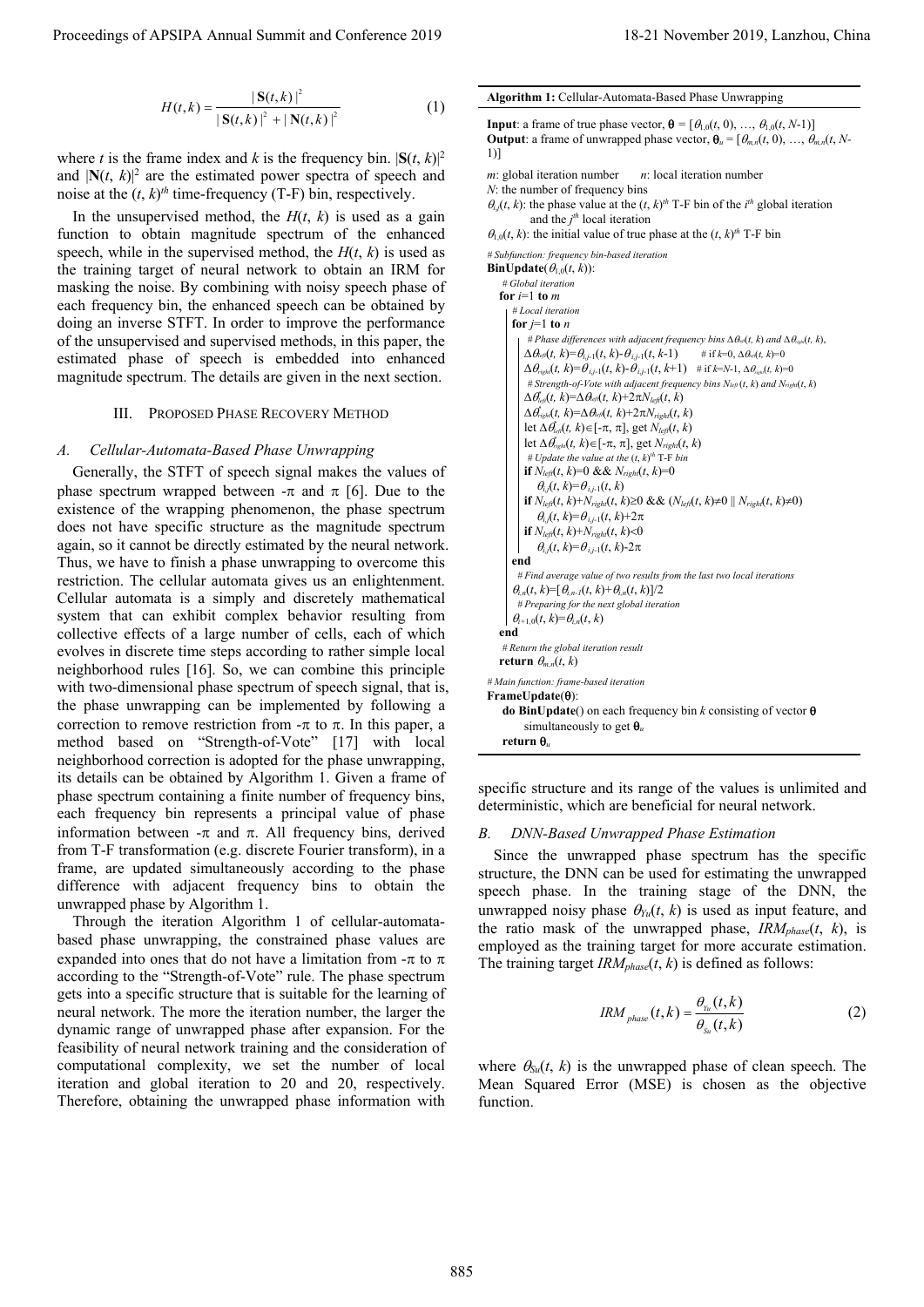In the enhancement stage, the unwrapped phase of noisy speech is fed into the trained DNN, named as the UPDNN because it is used to estimate the unwrapped phase (UP), to obtain the *IRMphase*(*t*, *k*). By combing with the input feature  $\theta_{Yu}(t, k)$ , the estimated unwrapped phase  $\theta_{Su}^*(t, k)$  of clean speech is given by

$$
\theta_{s_u}^*(t,k) = \frac{\theta_{\gamma_u}(t,k)}{IRM_{phase}(t,k)}
$$
(3)

#### *C. Phase Reconstruction*

The range of the unwrapped clean phase value estimated by the UPDNN is still unrestricted. But for speech reconstruction, we need to re-wrap the phase to the range of  $[-\pi, \pi]$ . According to Itoh's analysis of phase wrapping [18], the phase principal values can be regarded as the results of applying a wrapping operator W on the estimated unwrapped phase, i.e., the estimated re-wrapped phase  $\theta_s^*(t, k)$  of the clean speech is expressed as follows:

$$
\theta_{s}^{*}(t,k) = W[\theta_{s_{u}}^{*}(t,k)] = \theta_{s_{u}}^{*}(t,k) + 2\pi l(t,k)
$$
 (4)

where  $l(t, k)$  is an integer matrix that makes  $\theta_s^*(t, k)$  meet the following condition:

$$
-\pi \leq \theta_{s}^{*}(t,k) \leq \pi
$$
 (5)

Based on Eq. (3)-(5), the speech phase used for speech enhancement is recovered by re-wrapping the estimated unwrapped phase of speech.

# *D. Speech Enhancement Based on Phase Recovery*

The block diagram of the proposed method is shown in Figure 1. In the training stage, the unwrapped phase of noisy speech is normalized, and the relationship between this normalized unwrapped phase and  $IRM_{phase}(t, k)$  is mapped to train the UPDNN. In enhancement stage, the phase of noisy phase is extracted to get the unwrapped phase. The unwrapped phase is normalized and inputted to the UPDNN. Combining the output of the UPDNN with the unwrapped noisy phase, the phase reconstruction of speech is performed for speech enhancement.

By combining the recovered phase with the enhanced magnitude spectrum obtained by Wiener filtering-based method [14] and IRM-based method [15], the enhanced speech is obtained by performing an inverse STFT

#### IV. EXPERIMENTAL SETUP AND EVALUATION METRICS

# *A. Experimental Setup*

In the experiments, the TIMIT [19] corpus is used to evaluate performance of the proposed method. 4620 sentences from different speakers in the TIMIT corpus are used as the clean speech. 102 noise types including 100 environmental



**Figure 1:** *Block diagram of the proposed speech enhancement method.* 

noises [20], *Babble* and *F16* noise [21] are used as the training set of noise. Speech signal is down-sampled to 8 kHz. Moreover, the speech and noise are artificially mixed to obtain noisy speech at four different SNR levels from -5 to 10dB spaced by 5dB. 9216 noisy speech sentences are selected randomly to build an 8-hour training set.

In enhancement stage, another 201 sentences from the TIMIT test set are chosen randomly as clean speech. Babble and F16 noises in the training set and other two noises Factory and White [21] outside the training set are combined with clean speech to get noisy speech for the test. The noisy speech is formed at three different SNR levels ranging from - 5 to 5dB in terms of 5dB step. Additionally, the length of each sentence in the test set is about 10 minutes.

For the training of neural network, 129-dimensional normalized speech magnitude spectrum is used as input features for the IRM-based supervised method to enhance magnitude spectrum, and the normalized unwrapped phase signal from the 129-dimensional phase spectrum is used as input features for the UPDNN to enhance the unwrapped phase, which are extracted using a window length of 32ms (256 samples) and a frame shift of 16ms (128 samples). The structure of the proposed UPDNN is composed of three hidden layers and each layer contains 512 neurons with rectified linear unit (ReLU) [22] as activation function. The Adaptive Moment Estimation (Adam) algorithm [23] is chosen to update the parameters of the neural network. For the training target  $IRM_{phase}(t, k)$ , as indicated in Eq. (2), since the numerator and denominator components of  $IRM_{phase}(t, k)$ are obtained by the same unwrapping rule and their ranges are similar, the ratio is in a very small range of values and can be used as training target of neural networks without normalization. Proceeding of APSIPA Annual Summit and Conference 2019<br>
For the conference 2019, the conference 2019 is a strength of the conference 2019 is a strength of the conference 2019, and the conference 2019, and the conference 2

## *B. Evaluation Metrics*

The performance of the enhanced speech is evaluated by perceptual evaluation of speech quality (PESQ) [24], shorttime objective intelligibility (STOI) [25] and phase error (PE). The PESQ is used to measure subjective quality of speech, while STOI is utilized to test intelligibility of speech. The PE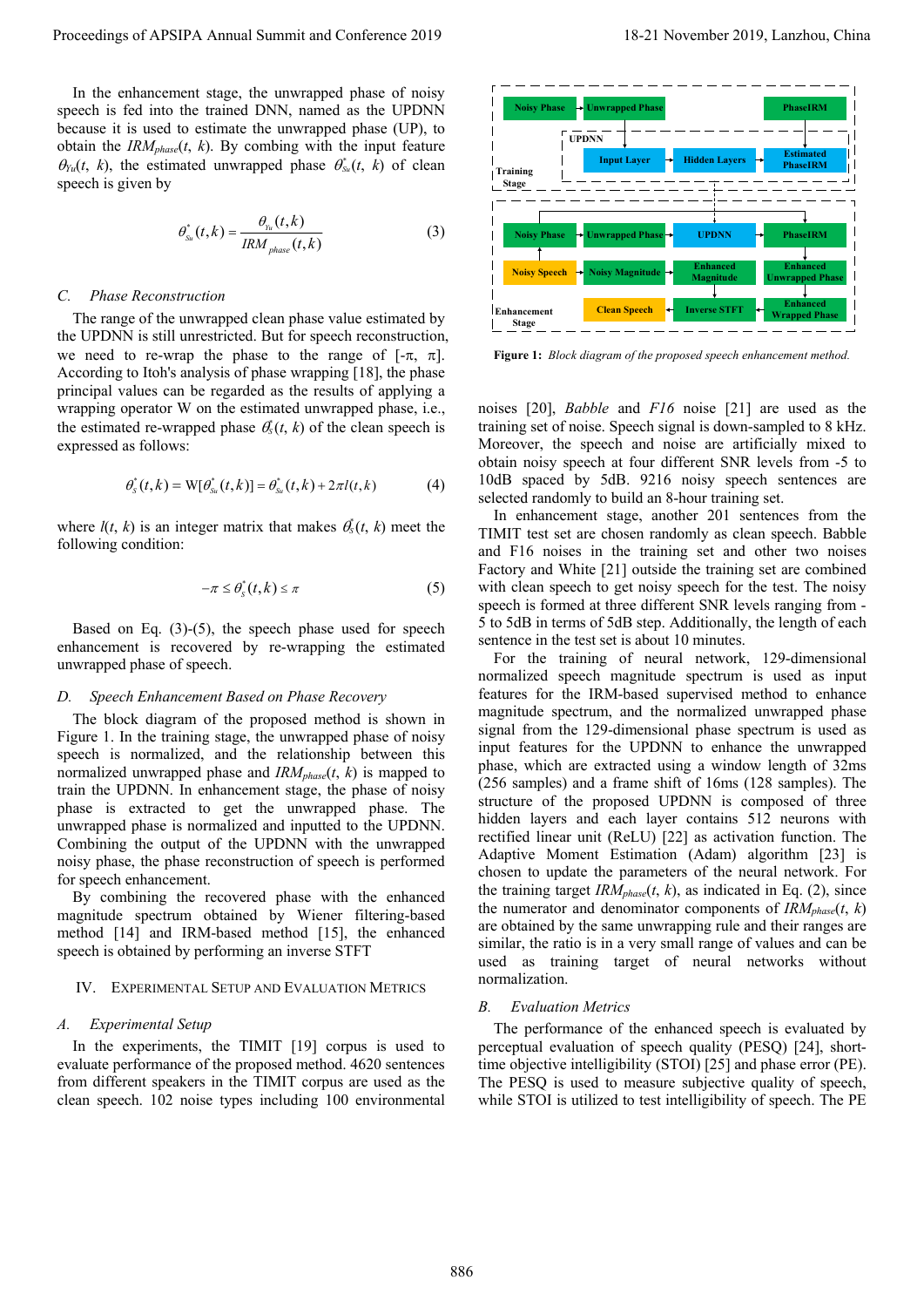reflects the error between the recovered phase and clean phase. The PE is defined by

$$
PE = \frac{1}{MN} \sum_{t=1}^{M} \sum_{k=1}^{N} \left| \theta_{s}(t, k) - \theta_{s}^{*}(t, k) \right| \tag{6}
$$

where *M* and *N* are the numbers of frames and frequency bins, respectively.  $\theta_s(t, k)$  and  $\theta_s^*(t, k)$  denote phase spectra of clean speech and the recovered speech at the  $(t, k)$ <sup>th</sup> T-F bin.

# V. EXPERIMENTAL RESULTS AND DISCUSSION

#### *A. Feasibility of Phase Unwrapping*

For phase recovery based on phase unwrapping, the loss of phase information must be within a sufficiently small error. So, we need to verify whether the proposed phase unwrapping and phase reconstruction can be a transform pair.

Figure 2 depicts an example of a random frame of clean speech phase in the TIMIT corpus, it includes the true clean phase, the unwrapped clean phase and the reconstructed clean phase directly obtained from the unwrapped clean phase without DNN estimation process. It can be clearly seen from Figure 2 (a) and Figure 2 (c) that the reconstructed phase is almost the same as true one. Table 1 shows the results of speech quality and intelligibility of clean speech with true clean phase and reconstructed clean phase directly obtained from the unwrapping without DNN estimation. This implies that the speech obtained by the reconstructed clean phase is nearly same as clean speech within a very small error range. Therefore, the transform pair is valid within a tolerant error and can be used for phase transformation and estimation.

# *B. Speech Quality and Intelligibility*

Table 2 presents the average PESQ and STOI results of the Wiener filtering-based method (referred to WF) [14] and the IRM-based supervised method (referred to IRMDNN) [15] with noisy phase (NP) and the proposed phase (UP) at three different SNR levels (-5dB, 0dB, 5dB). In four noises (*Babble*, *F16*, *Factory* and *White*) tests, the *Babble* and *F16* are the trained noises, while the *Factory* and *White* are the unseen noises.

From the PESQ results, it is clear that although the Wiener filtering-based method and IRMDNN-based method achieved great improvement comparing with noisy speech, the scores of the proposed method is still superior to the reference method. The increase in PESQ scores of the proposed method is due to effective estimation of phase compared with Wiener filtering-based method and the IRM-based supervised method. They help the enhanced speech to have more accurate phase information for the reconstruction of speech, especially in the case of low SNR level. Because, in this case, employing the phase of noisy speech will lead to greater errors.

From the STOI results, we can find that the Wiener filtering-based speech enhancement method does not have an obvious improvement, even the intelligibility is reduced compared with noisy speech. This is due to Wiener filtering



**Figure 2:** *A frame of clean speech phase. (a) The true speech phase; (b) The unwrapped speech phase; (c) The reconstructed speech phase directly obtained from the unwrapped clean phase without DNN estimation process.* 

**Table 1:** *The PESQ and STOI results of clean speech with true speech phase and the reconstucted speech phase directly obtained from unwrapping without DNN estimation process.* 

| <b>Speech</b>                    | <b>PESO</b> | STOI    |
|----------------------------------|-------------|---------|
| CleanMagnitude+CleanPhase        | 4.5         |         |
| CleanMagnitude+ReconstuctedPhase | 4.45843     | 0.99998 |

method can introduce speech distortion and music noise. By combing the recovered phase, even so, there still have a certain degree of improvement. For the IRM-based supervised method, the proposed method has considerable improvement in intelligibility compared to noisy phase, especially in the case of low SNR. This indicates that the recovered phase contributes higher intelligibility to speech than the noisy phase at lower SNR levels.

## *C. Phase Error*

Based on the definition of phase error Eq. (6) in this work, the results of error analysis on the test set are given in Figure 3. In Figure 3, the blue dashed line shows the average phase error results with noisy phase and the black solid line shows the average phase error results with the recovered phase. We can see that combing noisy phase into magnitude spectrum results in the large errors due to the overwhelming of speech by noise. However, the proposed phase recovery method reduces phase error so that the more accurate phase is obtained for speech reconstruction, especially in the case of lower SNR level, where the noisy phase has large error. Therefore, compared with the noisy phase, the proposed phase recovery method can effectively reduce the error of clean speech phase.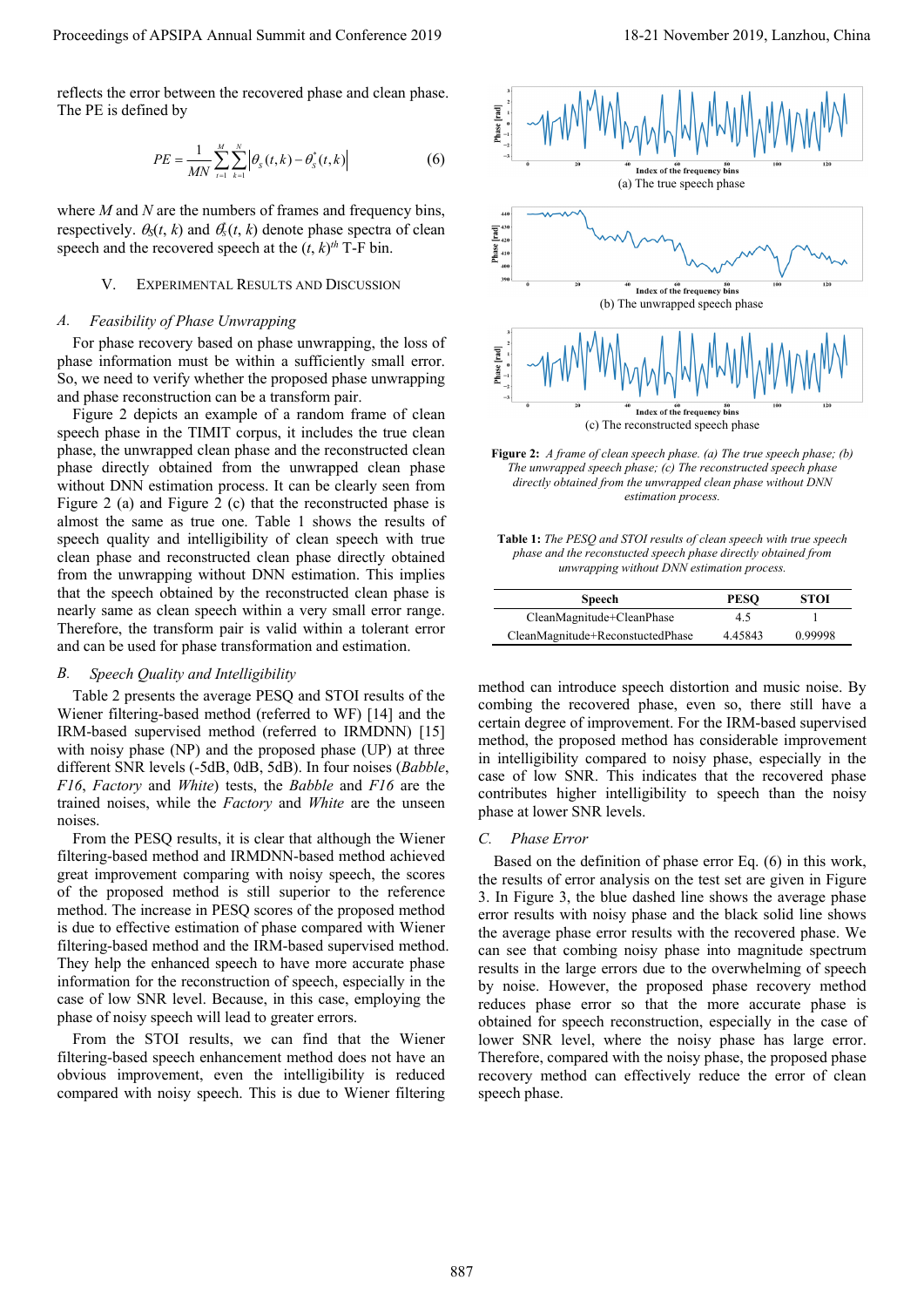| <b>Metrics</b> |                  | <b>PESO</b> |        |        | <b>STOI</b> |          |        |
|----------------|------------------|-------------|--------|--------|-------------|----------|--------|
|                | $SNR$ (dB)       | $-5$        |        |        | -5          | $\Omega$ |        |
|                | Noisy Speech     | 1.5751      | 1.8441 | 2.1376 | 0.5112      | 0.6329   | 0.7484 |
|                | WF+NP            | 1.6449      | 2.0335 | 2.4534 | 0.4776      | 0.6194   | 0.7450 |
| <b>Methods</b> | $WF+UP$          | 1.7132      | 2.0994 | 2.4958 | 0.4866      | 0.6259   | 0.7471 |
|                | <b>IRMDNN+NP</b> | 1.8069      | 2.2313 | 2.6207 | 0.5761      | 0.7104   | 0.8075 |
|                | <b>IRMDNN+UP</b> | 1.8986      | 2.2925 | 2.6442 | 0.5823      | 0.7130   | 0.8098 |

**Table 2:** *Comparison of the average PESQ and STOI results.* 



**Figure 3:** *The average PE results of noisy and the recovered phases.* 

From the above quality and intelligibility score and error analysis, we can see that the proposed phase recovery method can be combined with the existing unsupervised and supervised magnitude-based speech enhancement methods to further reduce the error caused by the use of noisy speech phase and improve the enhanced speech quality and intelligibility.

## VI. CONCLUSIONS

In this paper, a new method for speech phase recovery was proposed based on the cellular-automata and deep neural network. The cellular-automata-based method was used to obtain the unwrapped phase without limitation from  $-\pi$  to  $\pi$ , in which the DNN was used to estimate the unwrapped phase. The enhanced phase was reconstructed by re-wrapped the estimated unwrapped phase, and combined with magnitude enhancement methods to reconstruct speech. In comparison with conventional speech enhancement methods that used noisy phase as the enhanced phase, the proposed method can significantly improve the enhanced speech quality and intelligibility. In the future, we will further improve the method of phase estimation and combine it with other neural network with stronger fitting ability to further improve the accuracy of phase estimation, so as to obtain better quality and better intelligibility speech. Proceeding of APSIPA Annual Summit at  $\Gamma$  to  $\frac{160}{25}$ <br>  $\frac{1600}{25}$ <br>  $\frac{1600}{25}$ <br>  $\frac{1600}{25}$ <br>  $\frac{1600}{25}$ <br>  $\frac{1600}{25}$ <br>  $\frac{1600}{25}$ <br>  $\frac{1600}{25}$ <br>  $\frac{1600}{25}$ <br>  $\frac{1600}{25}$ <br>  $\frac{1600}{25}$ <br>  $\frac{1600}{25$ 

## ACKNOWLEDGMENT

This work was supported by National Natural Science Foundation of China (Grant No. 61831019, No. 61471014 and No. 61231015).

# **REFERENCES**

- [1] S. Boll, "Suppression of acoustic noise in speech using spectral subtraction," *IEEE/ACM Transactions on Acoustics, Speech, and Signal Processing*, vol. 27, no. 2, pp. 113-120, Apr 1979.
- [2] J. S. Lim and A. V. Oppenheim, "Enhancement and bandwidth compression of noisy speech," *Proceedings of the IEEE*, vol. 67, no. 12, pp. 1586-1604, Dec. 1979.
- [3] F. Asano, S. Hayamizu, T. Yamada and S. Nakamura, "Speech enhancement based on the subspace method," *IEEE/ACM Transactions on Speech and Audio Processing*, vol. 8, no. 5, pp. 497-507, Sep 2000.
- [4] Y. Ephraim and D. Malah, "Speech enhancement using a minimum-mean square error short-time spectral magnitude estimator," *IEEE/ACM Transactions on Acoustics, Speech, and Signal Processing*, vol. 32, no. 6, pp. 1109-1121, Dec 1984.
- [5] P. Mowlaee, R. Saeidi, and Y. Stylianou, "INTERSPEECH 2014 Special Session: Phase Importance in Speech Processing Applications", *Proc. Interspeech*, pp. 1623-1627, 2014.
- [6] T. Gerkmann, M. Krawczyk-Becker and J. Le Roux, "Phase Processing for Single-Channel Speech Enhancement: History and recent advances," *IEEE Signal Processing Magazine*, vol. 32, no. 2, pp. 55-66, March 2015.
- [7] P. Pallavi and R. Rao, "Phase-Locked Loop (PLL) Based Phase Estimation in Single Channel Speech Enhancement", *Proc. Interspeech*, pp. 1161-1164, 2018.
- [8] Y. Wakabayashi, T. Fukumori, M. Nakayama, T. Nishiura and Y. Yamashita, "Single-Channel Speech Enhancement With Phase Reconstruction Based on Phase Distortion Averaging," *IEEE/ACM Transactions on Audio, Speech, and Language Processing*, vol. 26, no. 9, pp. 1559-1569, Sept. 2018.
- [9] PALIWAL K, WÓJCICKI K, SHANNON B. "The Importance of Phase in Speech Enhancement". *Speech Communication*, vol.53, no. 4, pp.465-494, 2011.
- [10] P. Magron, K. Drossos, S. I. Mimilakis, and T. Virtanen, "Reducing Interference with Phase Recovery in DNN-based Monaural Singing Voice Separation", *Proc. Interspeech*, pp. 332-336, 2018.
- [11] Z. Wang, J. L. Roux, D. Wang and J. R. Hershey, "End-to-End Speech Separation with Unfolded Iterative Phase Reconstruction", *Proc. Interspeech*, pp. 2708-2712, 2018.
- [12] D. S. Williamson, Y. Wang and D. Wang, "Complex Ratio Masking for Monaural Speech Separation," *IEEE/ACM Transactions on Audio, Speech, and Language Processing*, vol. 24, no. 3, pp. 483-492, March 2016.
- [13] N. Takahashi, P. Agrawal, N. Goswami and Y. Mitsufuji, "PhaseNet: Discretized Phase Modeling with Deep Neural Networks for Audio Source Separation", *Proc. Interspeech*, pp. 2713-2717, 2018.
- [14] Y. Ephraim and D. Malah, "Speech enhancement using a minimum-mean square error short-time spectral amplitude